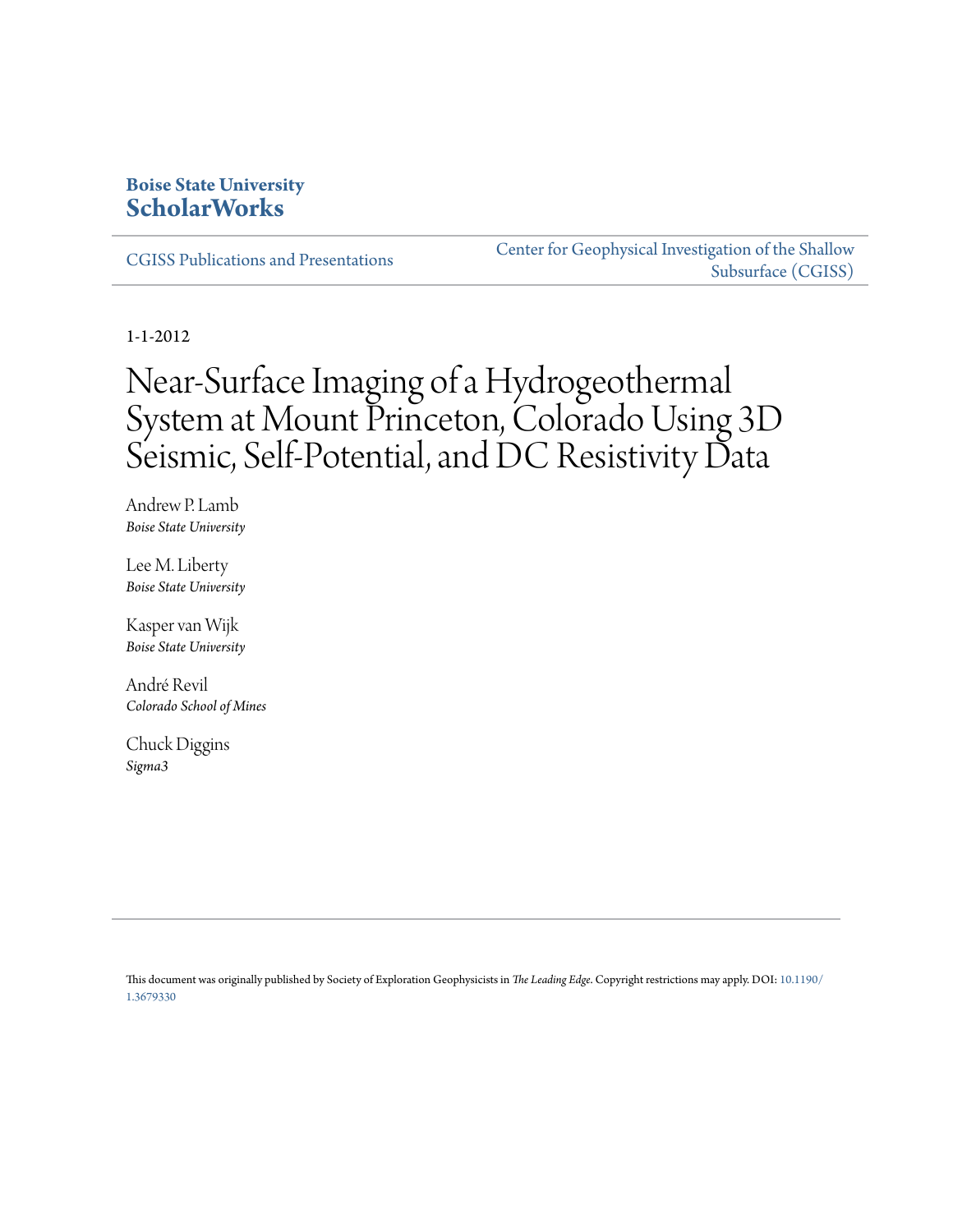## Near-surface imaging of a hydrogeothermal system at Mount Princeton, Colorado using 3D seismic, self-potential, and dc resistivity data

ANDREW P. LAMB, LEE M. LIBERTY, and KASPER VAN WIJK, Boise State University ANDRE REVIL, Colorado School of Mines CHUCK DIGGINS, Sigma<sup>3</sup>

The Upper Arkansas Valley in the Rocky Mountains of central Colorado is the northernmost extensional basin of the Rio Grande Rift (Figure 1). The valley is a half graben bordered to the east and west by the Mosquito and Sawatch ranges, respectively. The Sawatch Range is home to the Collegiate Peaks, which include some of the highest summits in the Rocky Mountains. Some Collegiate Peaks over 4250 m (14,000 ft) from north to south include Mount Harvard, Mount Yale, Mount Princeton, and Mount Antero. The Sawatch range-front normal fault strikes northnorthwest along the eastern margin of the Collegiate Peaks and is characterized by a right-lateral offset between the Mount Princeton batholith and Mount Antero. This offset in basin-bounding faults is accommodated by a northeastsouthwest dextral strike-slip transfer fault (Richards et al., 2010) and coincides with an area of hydrogeothermal activity and Mount Princeton Hot Springs. This transfer fault is here termed the Chalk Creek fault due to it's alignment with the Chalk Creek valley. A 250-m high erosional scarp, called the Chalk Cliffs, lies along the northern boundary of this valley. The cliffs are geothermally altered quartz monzonite and not chalk. These cliffs coincide with the Chalk Creek fault, whose intersection with the Sawatch range-front normal fault results in a primary pathway for upwelling geothermal waters.

Faults can form rapid transport pathways for deep heated geothermal fluids (Fairley and Hinds, 2004) and surface expression of these fluids in the form of hot springs often appears at intersecting fault systems. The Mount Princeton Hot Springs, near the intersection of the Sawatch range-front normal fault and Chalk Creek fault (Figure 1), is an example

of a geothermal system controlled by intersecting faults. Mapping these faults and associated fractures will help to improve our understanding of the geothermal system and to determine its potential as an economic resource.

We use 3D seismic, self-potential, and dc electrical resistivity data to investigate an area of upwelling hot water in a site that is here termed Long's Field after the surname of the property's owner. The dc electrical resistivity and self-potential data previously identified an area of upwelling hot water that has been interpreted to be the consequence of small tensile fractures 500 m south of the intersection between the Sawatch and Chalk Creek faults (Richards et al.). These tensile fractures, likely related to the local dilatant stress field, have been shown to radiate from fault tips at

intersecting faults in regions with similar structural geology (Roberts, 1996). Our objective is to identify and characterize these fractures through the use of various near-surface geophysical methods. We use the results of our data processing to further enhance the interpretations of Richards et al. by jointly interpreting seismic results with dc resistivity and selfpotential data.

#### **The site**

Long's Field is Quaternary glacial till and alluvial sediments overlying geothermally altered Tertiary quartz monzonite. The field is at a lateral transition between hot and cold groundwater as observed in water wells in the area (Figure 2). Hot water wells are aligned east-west with the most northerly and southerly wells defining a 200-m corridor with geothermal activity. Self-potential and dc resistivity surveys helped explain the possible reasons for the pattern of hot water wells in the valley and identified specific areas of upwelling hot water that were interpreted to coincide with fault A (Figure 2). To further investigate these upwelling hot water events, we designed a 235 × 220-m high-resolution multicomponent 3D seismic survey to coincide with the largest upwelling event at the eastern portions of this corridor (Figures 2 and 3).

#### **Data acquisition and processing**

The 3D survey design is shown in Figure 3 and the acquisition parameters are summarized in Table 1. With a 192-channel recording system and a 576-receiver spread, the active receiver spread was rolled over and all shot stations revisited three times.



*Figure 1. Study area in the Upper Arkansas Valley of central Colorado and the specific field site location called Long's Field.*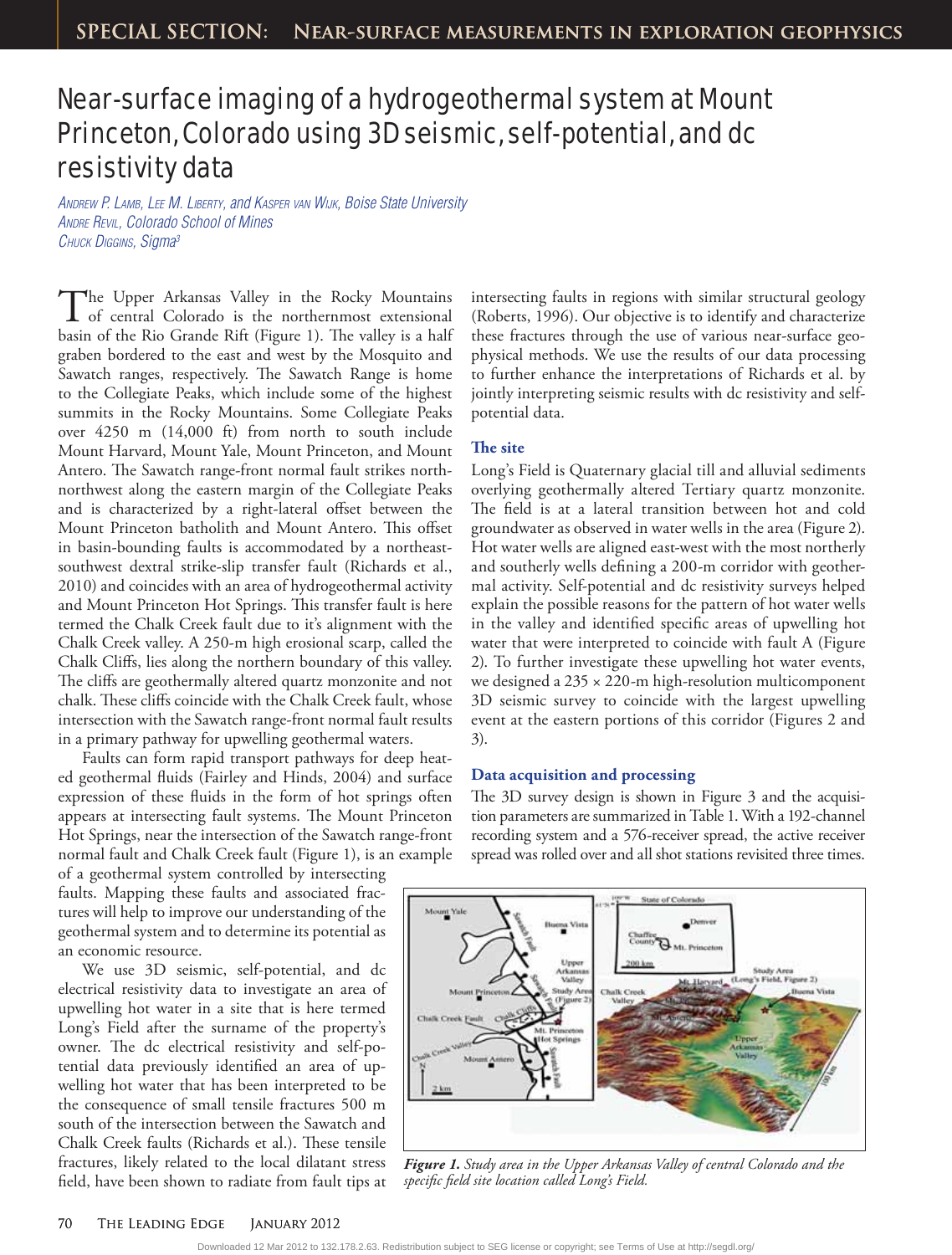A standard reflection processing flow was undertaken to develop a 3D volume stack. Due to a complex geology and resulting wavefield, reflections were difficult to separate from other seismic wave modes. We therefore carried out a 2D and 3D refraction tomography analysis using two separate methods to characterize the subsurface and map the boundary between the upper sediments and geothermally altered quartz monzonite. Our 2D and 3D refraction tomography results were based upon the commercial refraction tomography softwares RayFract (Intelligent Resources) and Seismic Studio (Sigma<sup>3</sup>), respectively. We used model grid cell resolutions of 0.5 m for the 2D tomography and 2 m for the 3D tomography. For this reason the 3D refraction results show a significantly smoother representation of the subsurface than the 2D refraction results.

#### **Results and discussion**

Figure 4 shows the interpretation of a dc resistivity profile whose location is shown in Figure 3. The calculated resistivity values for the section are relatively low, indicating an ab-

| Seismograph               | 192-channel geometrics geode                    |
|---------------------------|-------------------------------------------------|
| <b>Vertical geophones</b> | $40$ Hz                                         |
| Source                    | 6000-lb industrial vehicles T-15000             |
| <b>Sweep</b>              | 12-s linear 30-300 Hz                           |
| Shot spacing              | 10 m inline $(S-N) \times 20$ m crossline (E-W) |
| <b>Receiver spacing</b>   | 5 m inline $(S-N) \times 20$ m crossline (E-W)  |
| Sample rate               | ms                                              |

*Table 1. Seismic acquisition parameters.*

sence of competent bedrock and instead the presence of clays and severely altered bedrock. Typical resistivity values for altered, saturated, and fractured quartz monzonite that may be further altered to kaolinite ranging from 100 to 2000 ohmm, while competent quartz monzonite ranges from 2000 to 10,000 ohm-m. Abrupt lateral contrasts in resistivity suggest offset stratigraphy that we interpret as near-vertical faults. Figure 4 also shows one of the shot gathers used to create the 2D velocity tomogram. We interpret two primary re-



*Figure 2. Major fault systems and Long's Field located at the northwest corner of Mount Princeton Hot Springs Resort where the 3D seismic, self-potential, and dc resistivity surveys were conducted. The rainbow colors represent self-potential anomalies in mV with high (red) values indicating upwelling ground water and low values (blue) representing downwelling groundwater. The self-potential anomaly data overlaid with the 3D seismic survey shot points is shown in more detail in Figure 3.*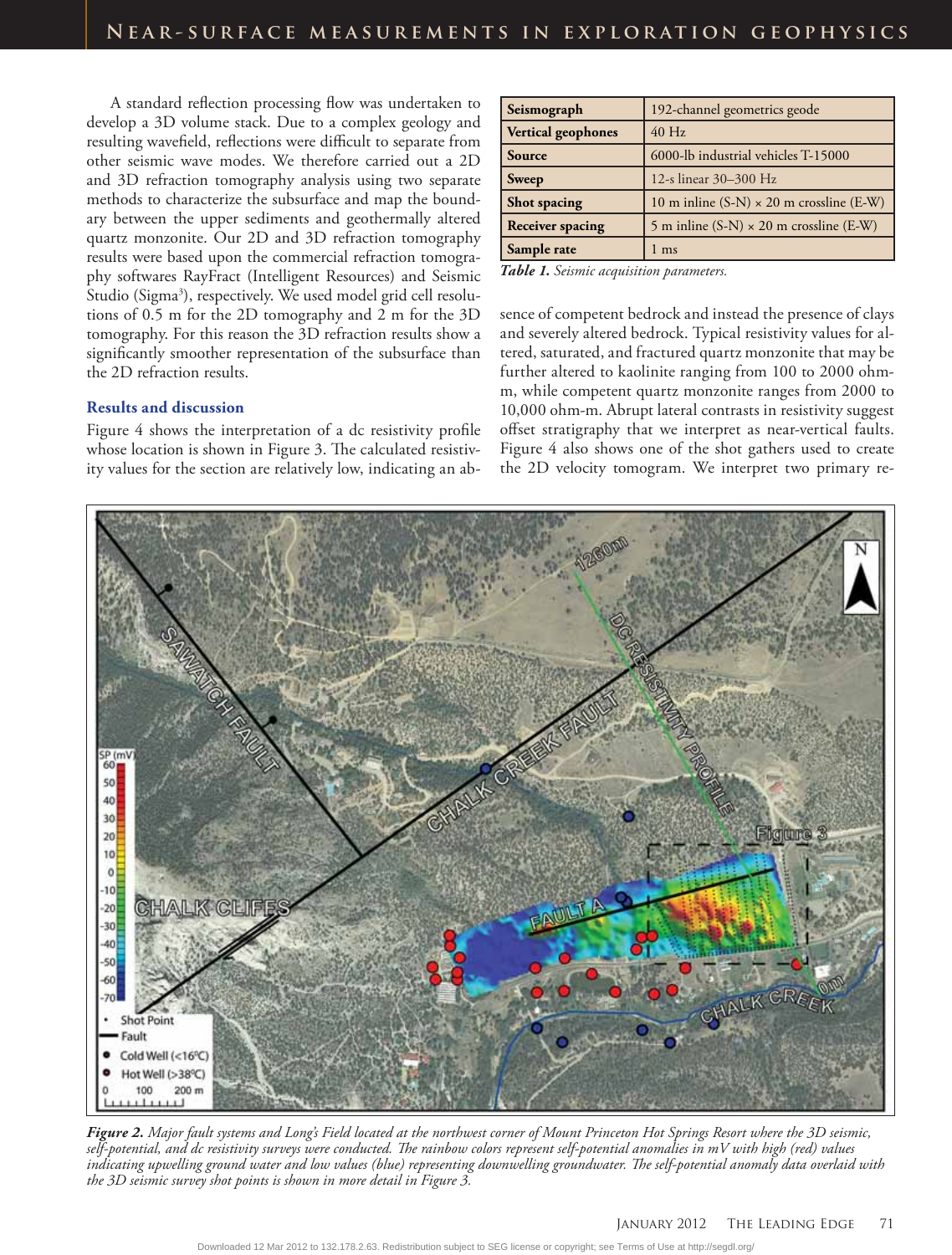

*Figure 3. Long's Field at the northwest corner of Mount Princeton Hot Springs Resort where the 3D seismic, self-potential, and dc resistivity surveys were conducted. The rainbow colors represent selfpotential anomalies in mV with high and low values representing upwelling and downwelling groundwater, respectively. The selfpotential anomaly data are overlaid with the 3D survey grid that shows the nomenclature used for inline and crossline receiver and shot stations and the lines along which velocity tomograms were modeled (dashed lines). The map also shows a 2D dc resistivity profile which traversed in a north-northwest direction across the eastern portions of the field. Fault A is shown to strike east-west across the field, based upon work by Richards et al.* 

fractions on this shot gather that are generally present on all shot gathers. This shot gather highlights the variability of the deep refraction and shows a 7-ms step along the interpreted bedrock surface near station 91. Linear moveout analyses were performed on the two dominant refractions observed in all 3D shot gathers. This linear moveout analysis found the velocity for the first refraction to be 1750–2100 m/s (stations 71 to 85 in shot gathers) while the second refraction was found to be 3100–3300 m/s (stations 86 to 98 in shot gathers). We interpret the first refraction as the interface that separates unsaturated and saturated sediments. Water-table information from local wells supports this interpretation. We interpret the ~3200 m/s refractor as the bedrock surface; this is supported by a previous deep reflection seismic survey that shows the basement reflector shallowing to similar depths near our site (Blum et al., 2009). In addition, vertical seismic profiling of wells in the valley showed similar bedrock depths and velocities. The relatively low velocity of ~3200 m/s for what we expect to be quartz monzonite with velocities in the range of 5000 m/s suggest that the bedrock is severely altered and fractured. This low velocity in conjunction with the previously discussed low resistivities (< 100 ohm-m) provides further evidence for severe fracturing and possible alteration to kaolinite as observed on the exposed Chalk Cliffs 800 m west of Long's Field.

Figures 4 and 5 show velocity profiles from 2D refraction modeling and each tomogram is plotted with the corresponding self-potential data. Our interpretations are based



*Figure 4. The top panel shows the dc resistivity inversion result (using commercial code 2DRESINV) for the dc resistivity profile shown in Figures 2 and 3. The resistivity data were acquired using a Wenner array with 20-m electrode spacing. The remaining two panels show the self-potential and 2D refraction tomography results for L15i (Figure 3). We interpret the tomogram to represent unsaturated sediments, saturated sediments, and altered quartz monzonite. We interpret two faults (fault B and fault C) to coincide with steps in bedrock at crossline stations 67 and 84, respectively. The interpreted faults correspond with lateral contrasts on the resistivity profile. We also have represented the location of the bedrock low from our 3D refraction modeling results using a white star and we interpret this to coincide with fault A as interpreted by Richards et al.*

upon our combined observations on all the processed 2D and 3D seismic and potential-field data. The refraction tomography inherently smoothes the subsurface structure and this is also true of the self-potential and dc resistivity inversions. For these reasons, our interpretations take into account these smoothing affects and faults are interpreted where large lateral gradients appear in the velocity or dc resistivity models. The 2D velocity tomograms all show the bedrock dipping to the south with average bedrock dips between 4° and 20° and localized maximum dips of up to 50° (e.g., stations 73 and 85 on L31i and station 77 on L15i). The eastern lines L15i and L31i have the highest dip angles. Line L15i shows a ~15 m southside-down offset in the bedrock at station 84 and a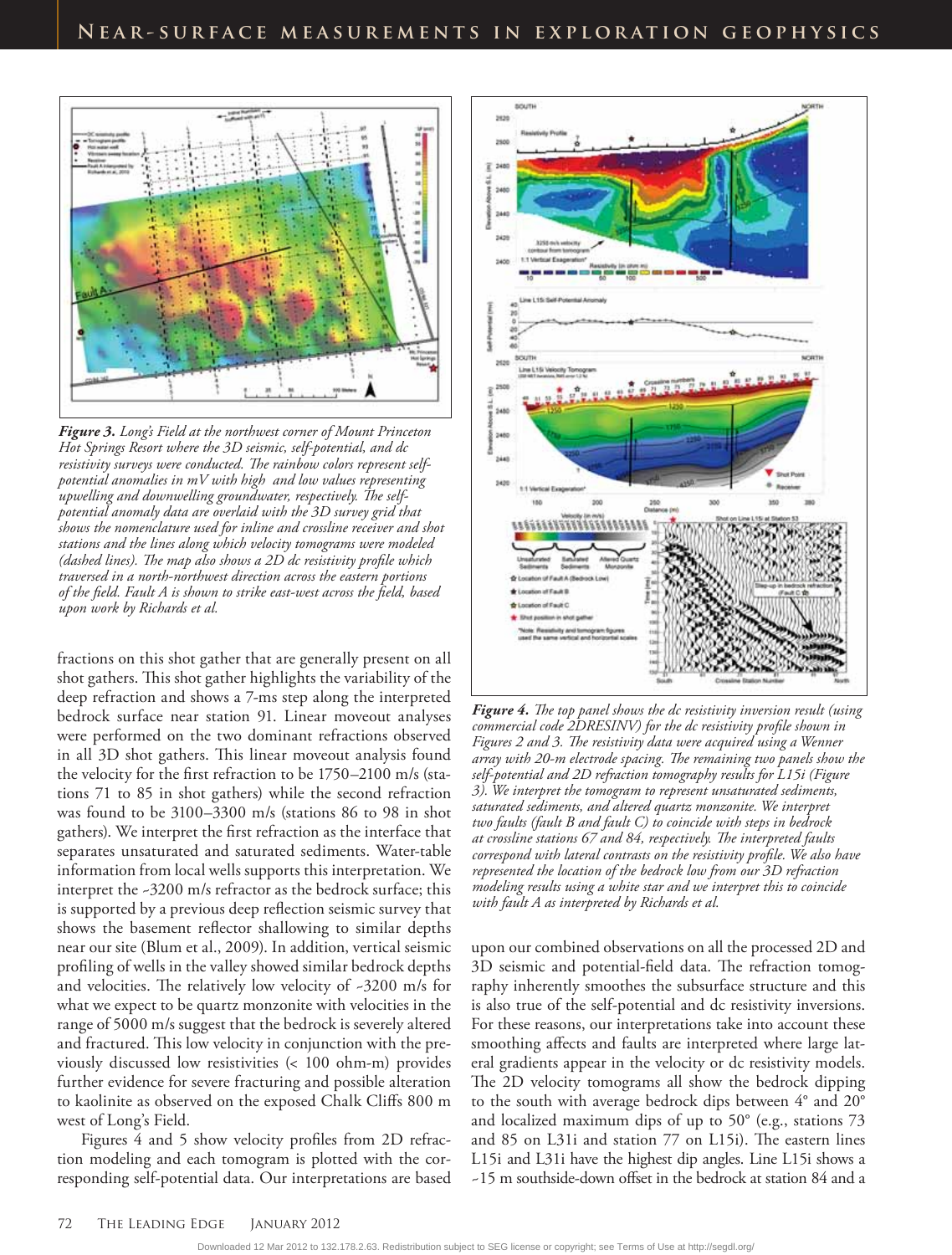

*Figure 5. (a), (b), and (c) show the self-potential and 2D refraction tomography results for lines L31i, L45i, and L55i shown in Figure 3. Our interpreted locations of faults A through D are shown on each of the three figures along with a shot gather from station 55 on line L31i. The shot gather shows a step-up in the bedrock refraction at station 91 that is common to many of the shots shooting northward in the eastern half of Long's Field.*

further southside-down offset at station 67. These two southside-down bedrock offsets in line L15i correspond with two steeply dipping low-resistivity anomalies observed in the results of a 2D dc resistivity profile that was acquired diagonally across L15i (Figures 3 and 4). These anomalies are indicative of faulting and their low resistivities may be due to the presence of hot water and increased alteration. The superposition of resistivity and seismic anomalies provides strong evidence for two faults that we term faults B and C. We identify three southside-down bedrock offsets on Line L31i (Figure 5) at stations 95, 88, and 77. Offsets of ~10 m at stations 88 and 77 are similar in throw to the offsets at stations 88 and 67 on line L15i and we interpret these steps in bedrock as continuations of faults B and C. The L45i and L55i velocity tomograms (Figure 5) that lie further to the west do not exhibit similar bedrock offsets to lines L15i and L31i; however, there are more subtle southside-down offsets at the mid-to-northern portions of these lines that may represent westward continuations of faults (Figure 5).

The 3D tomography and self-potential maps are presented, respectively, in Figures 6a and 6b. Figure 6a shows a 20–50° south-dipping bedrock surface at the northern section of the field and both figures show evidence for anomalies trending northwestsoutheast. These trends are more subtle in the 3D tomography results than the self-potential results; however, a combined interpretation of these maps with our 2D interpretations (shown in Figures 4 and 5) suggests that faults B and C and the less well constrained fault D likely follow a similar strike direction. Fault C lies along the northern margin of the self-potential anomaly and may therefore be a northern-bounding fault for upwelling hot water. This interpretation is consistent with well temperature data and fault A interpreted by Richards et al., who showed that fault A lies parallel to a boundary between hot water wells to the south and cold water wells to the north.

The bedrock contours, generally east-west trending, in Figure 6a may represent glacial erosion within Chalk Creek Valley with fault A coincident with a low in the bedrock surface. Faults B, C, and D all offset the bedrock surface in a northwest-southeast direction and appear to follow similar trends in the individual smaller scale self-potential anomalies of Figure 6b. These faults have negative self-potential anomalies (representative of downwelling water) and may be conduits for downwelling cold water and boundaries for upwelling hot water along the positive self-potential anomaly. The west-east zone of larger scale positive self-potential anomalies (see Figure 2), align in the same general direction of the bedrock topography interpreted from seismic refraction data (Figure 6). The axial bedrock low is also coincident with fault A that aligns with the larger-scale positive self-

potential anomaly to the west (Figure 3) and may be related to an area of structural weakness in the bedrock. It is possible that the bedrock axial low is an apparent low caused by upwelling hot water degrading the quartz monzonite and slowing down the velocity. It is inconsequential as to whether the bedrock low is real or apparent because a bedrock low or velocity slowdown could both be interpreted to represent an area of structural weakness and a source of upwelling hot water.

#### **Conclusions**

Our investigations have shown a correlation between the seismic, self-potential, and dc resistivity data and how these